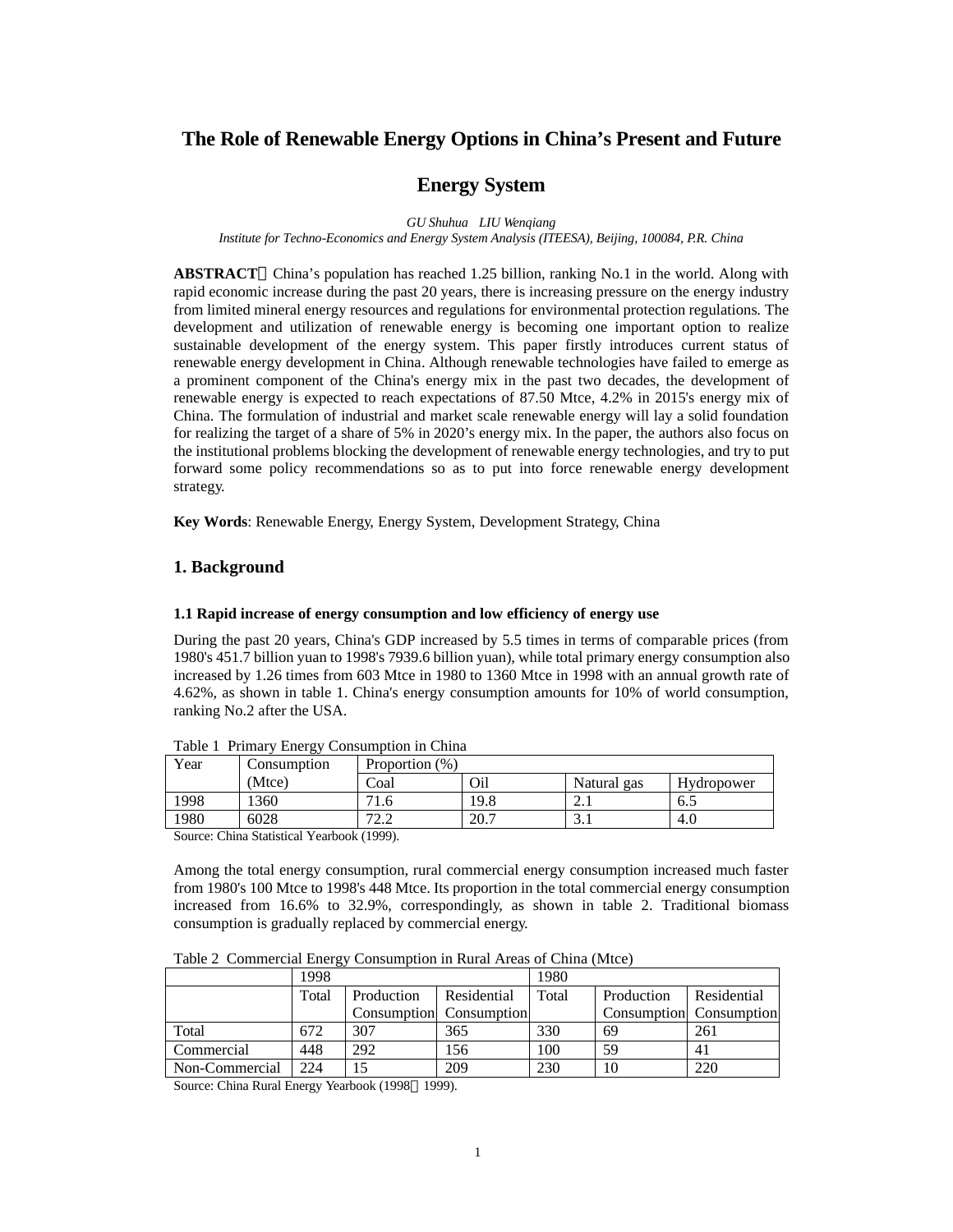However, energy consumption per capita in China is still very low. In 1997, average energy consumption per capita was only 1.12tce, about 54% of the world average level, i.e. 2.08tce, 1/10 of USA, as shown in table 3. Average electricity consumption per capita was much lower. Much worse, there were over 40 million people without power supply in 1998.

Though energy consumption per capita is very low, low energy efficiency causes very high energy intensity. In 1996, China's energy intensity was 1.67kgce/US\$, about 2 times of the world average level, i.e. 0.58kgce/US\$, 7.2 times of Japan, as shown in table 3. The dual characteristics are becoming a serious problem in China's Energy consumption and utilization.

|                                           | China | USA   | Japan | <b>OECD</b> | World Average |
|-------------------------------------------|-------|-------|-------|-------------|---------------|
| Energy Consumption per capita in 1.12     |       | 11.53 | 5.82  | 6.58        | 2.08          |
| 1997 (tce)                                |       |       |       |             |               |
| Power generation per capita in 1997 919   |       | 12739 | 8130  | 8021        | 2090          |
| (kWh)                                     |       |       |       |             |               |
| Average GDP per capita in 1996 (US\$) 671 |       | 22676 | 36575 | 21359       | 5845          |
| Energy intensity in 1996                  | 1.67  | 0.55  | 0.23  | 0.44        | 0.58          |
| $(k\text{gce}/\text{USS})$                |       |       |       |             |               |

Table 3 Energy Consumption Level in China

Note: \*--in 1987's price.

Source: IEA, Coal information in 1997, OECD, 1998.

US DOE/IEA, International Energy Development in 1999, March 1999.

Japan's Institute of Energy Economics, Japan Energy and Economic Statistical Handbook (1999), Feb. 1999.

China's National Bureau of Statistics. China Statistical Yearbook (1998).

#### **1.2 Limited fossil energy resources**

The proven reserve of coal in China ranks third in the world with total amount of 114.5 billion tons, accounting for 11.1% of the global reserve. However, this is only 95 ton per capita, 52% of the average level of the world, i.e. 182 ton<sup>[11]</sup>. The proven reserve of natural gas is about  $1.37*10^{12}$ m<sup>3</sup>, averaging  $1000m<sup>3</sup>$  per capita, only 4% of the average world level<sup>[12]</sup>. Therefore, the reserve is not sufficient to meet domestic demand, and some import from abroad, such as Russia, is needed. China's proven oil reserve ranks No. 10 in the world, with total amount of 3.3 billion ton, and average per capita of 3 ton, 12% of the world average value<sup>[12]</sup>. From 1993, China has become an oil-importing country, with net imported oil of 40 million ton. It is estimated that net import of oil in 2010 will reach 80 90 million tons<sup>[8]</sup>. From above, the deficiency of fossil fuel will result in threat to the security of energy supply.

#### **1.3 Coal-dominated energy structure becomes a strict challenge for sustainable development**

As the largest coal-consuming country in the world, China consumed 1.23 billion tons of coal in  $1998$ <sup>[11]</sup>, 71.6% of the total primary energy consumption. Coal-dominated energy structure brings a great pressure for environment and transportation. In 1999, emissions of smoke and dust and of  $SO<sub>2</sub>$ were respectively 11.6Mt and  $18.5$ Mt<sup> $[13]$ </sup>, among which 70% and 85% came from coal burning.  $CO<sub>2</sub>$ emission was estimated to be 840 Mt-c, and 82.8% was emitted from coal combustion<sup>[10]</sup>. Mass consumption of coal also aroused vast transportation burden. Among the total freight transport in 1998, about 44.2%, i.e. 1.61 billion tons, was from coal<sup>[1]</sup>. This indicated that the use of coal would directly influence other economic sectors such as communication and transport.

### **1.4 Restricted supply of commercial energy in rural areas results in degradation of ecological**

#### **environment**

Because of limited supply of commercial energy in rural areas (especially in the western part of China), 900 million rural residents are still depending on biomass. In 1998, crop straw consumption and firewood consumption were respectively 286 Mt and  $147 \text{ Mt}^{3}$ , accounting for 57.4% of the total rural residential energy consumption. Large amounts of crop straw and firewood are used as residential fuel resulting in extraordinary consumption of crop straw, and over- cutting of ecological vegetation in some regions, especially western areas. Water loss and soil erosion occur not only in the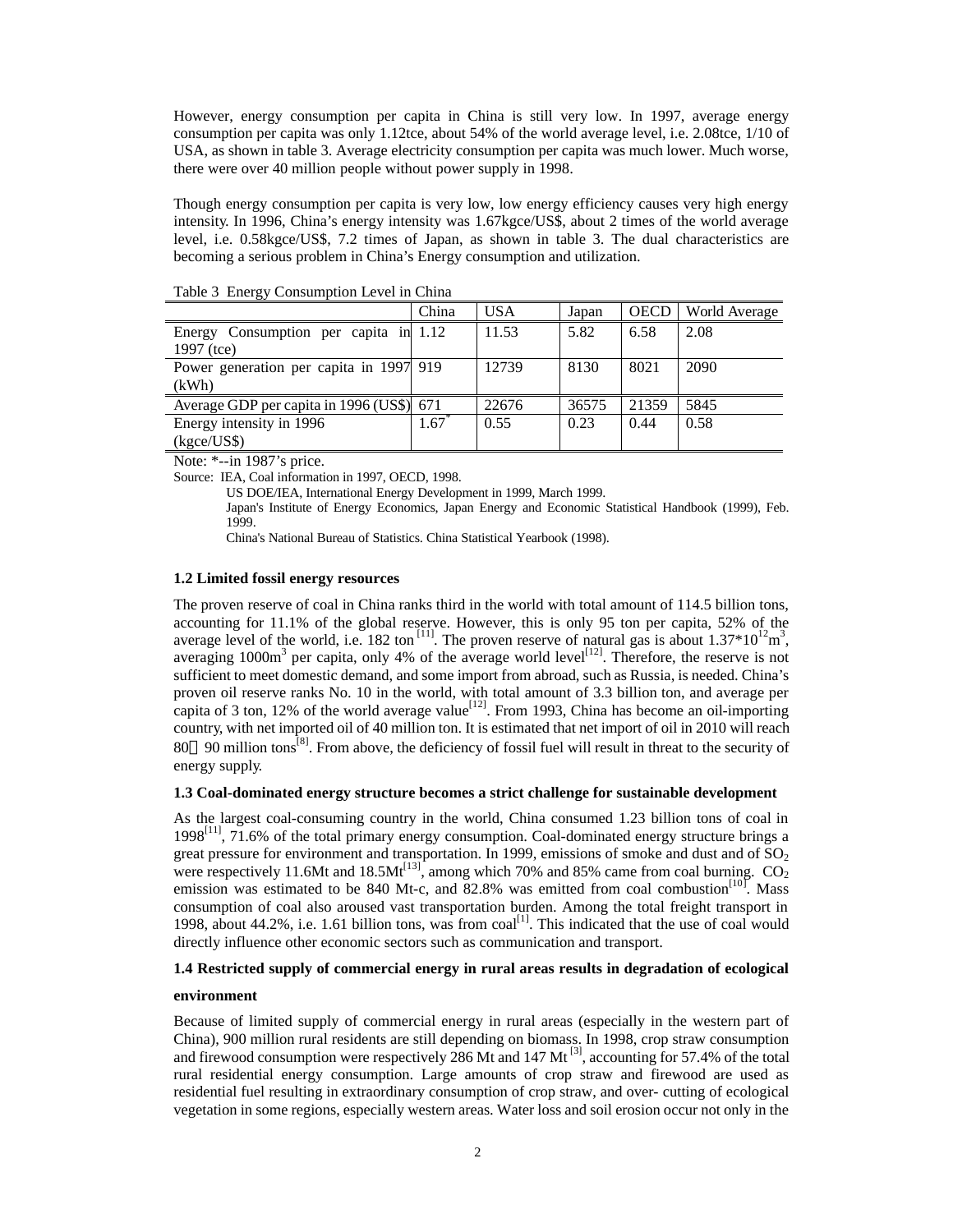Yellow watershed but also in the Yangtze and Zhu river basins. The area of water and soil loss has increased to the current 3.67 million  $km^2$  from 1950s' 1.50 million  $km^2$ . The area of desert land has increased to 153 million  $hm^2$ , resulting in a decrease of organic substance content in the land and of productivity. Degradation of the ecological environment will bring about frequent natural disaster. Compared with 1950s' situations, the area of disaster-stricken region in China increased by 6% and the disaster area increased by 90% in the 1980s, and climate changed frequently. Much seriously, it brought about forming the bad cycle of natural resource shortage and environmental deterioration.

### **1.5 Renewable energy development is a strategic option for China's sustainable development**

During the first 20 years in the next century, China's population will break through 1.5 billion, and China's economy will keep an annual growth rate of 6 7 , so energy demand will be doubled to reach about 2.2~2.5 billion tce<sup>[8]</sup>. Therefore, the requirements for China's future energy strategy are very clear, that is:

- $\diamond$  Increasing energy supply, improving energy efficiency and cleanly using fossil energy;
- $\diamond$  Changing energy structure, gradually decreasing coal's proportion and increasing the supply alternative energy;
- $\diamond$  Strengthening international cooperation, and expanding energy supply sources;
- $\diamond$  Protecting environment to realize sustainable development.

Renewable energy will be a major option to ensure the implementation of the above energy strategy. Furthermore, China is endowed with rich renewable energy resources, and has the technical foundation to develop and utilize renewable energy resources on a large scale.

## **2. Current situations of renewable energy development**

### **2.1 Resources**

Table 4 shows China's renewable energy resources. According to the statistics, over 2/3 of the whole country has solar radiation of over  $5.02 \text{GJ/m}^2$  and annual sunshine hours of 2200 hours. Therefore, it provides a good resource condition for development and utilization. The theoretical reserve of wind energy is 3226 GW while the exploitable reserve is 253 GW. Long-range prospective medium and low-temperature geothermal reserves are over 2000 billion tce, and the recoverable reserves in more than 40 medium and low-temperature geothermal farms are proven to be 3.16 billion tce. High-temperature geothermal reserves, which can be used for power generation, are equivalent to 5800 MW. China also has very rich biomass energy resources. The annual production of crop straw is about 700 Mt, among which 280~350 Mt can be used for energy. The rational yield of firewood is about 158 Mt, while currently 182 Mt are actually exploited, over-cutting 15%. Furthermore, there are large amounts of livestock feces and industrial organic wastewater, which can be used to produce biogas. Among the total livestock feces from intensive livestock farms, dry materials are 37.155 Mt. The amount of industrial organic wastewater is 22.25 billion ton (not including township and village industry). The theoretical reserves of small hydropower are about 1800MW while only 75 MW is actually exploitable.

### **2.2 Technology, cost and market**

As a type of new and high technology, renewable energy technologies have the features of new-tech products and are in different stage of development. Most renewable products don't have a mature, normative market and price system in China. Only a few technologies are basically mature and some applied products are produced. They have initial profitability and a certain market scale. This lays a primary basis for industrial development of the technologies. However, these technologies need to further reduce costs so as to compete with conventional energy. Currently, there are some products with a certain scale of production such as solar PV systems, solar water heaters, grid-connected wind farms, off-grid wind generation systems, geothermal heating, geothermal power generation, large and medium-sized biogas engineering (using agricultural waste and industrial organic waste water as raw material), biomass gasification, small hydropower, and so on.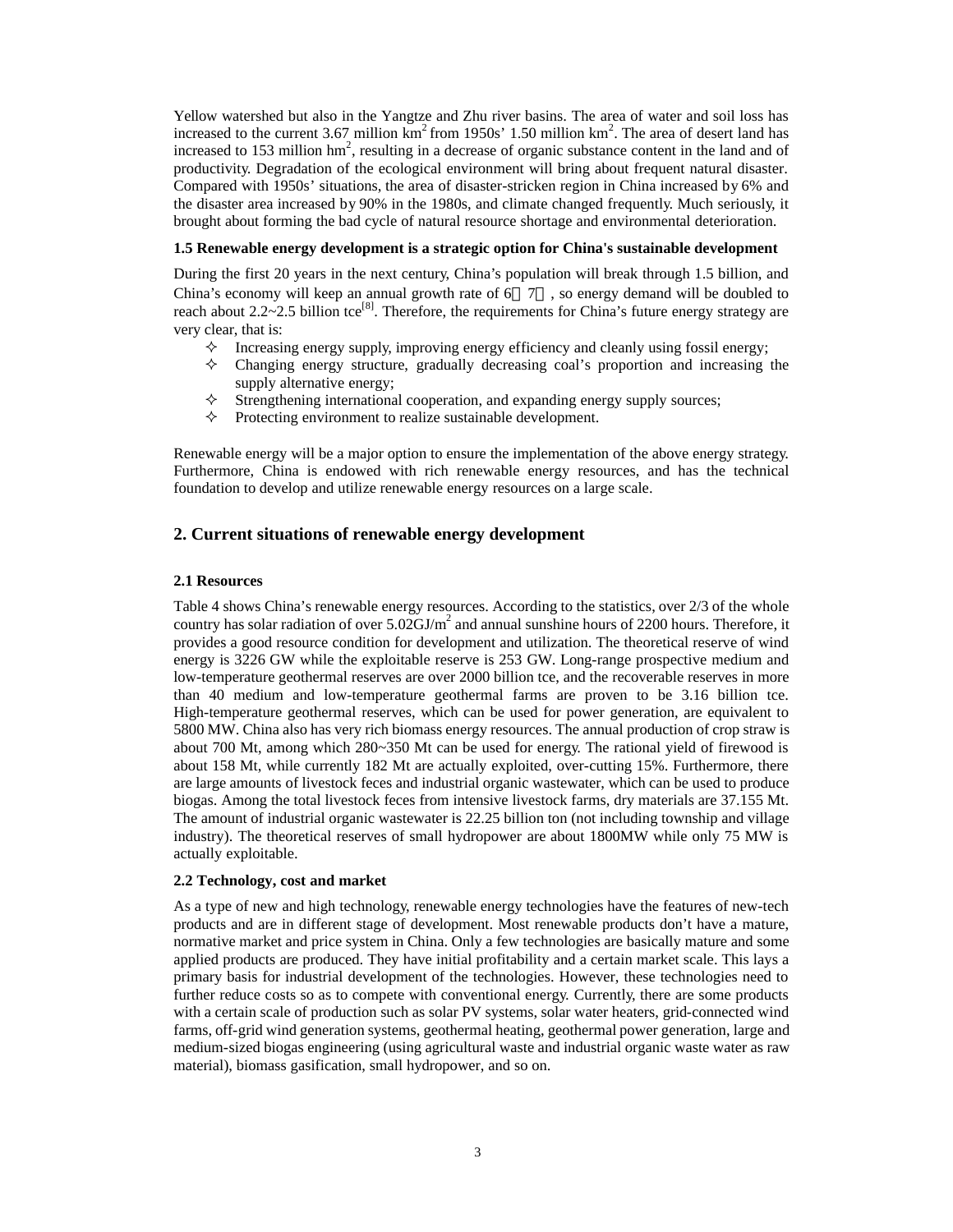|  | Table 4 Summary of renewable energy resources and utilization |
|--|---------------------------------------------------------------|
|  |                                                               |

| Category                             | Total reserves                                           | ິ<br>Utilizable<br>reserves[1] | Annual exploitation <sup>[1]</sup>                                         | substitution<br>$(10^3$ tce) | Annual energy Major technologies            |
|--------------------------------------|----------------------------------------------------------|--------------------------------|----------------------------------------------------------------------------|------------------------------|---------------------------------------------|
| Solar energy                         | $5.02*10^{22}$ J<br>$(1.7*10^{12}$ tce)                  | $[2]$                          | Solar PV:13MW<br>Solar water heater: $15 \text{ Mm}^2$                     | 6.6<br>1950                  | Solar PV system<br>Solar water heater       |
| Wind energy                          | 3226GW                                                   | 253GW                          | Grid-connected: 224MW<br>Off-grid:17MW                                     | 223.6<br>20.4                | Wind power generation<br>system             |
| Geothermal<br>Energy                 | 200 Gtce                                                 | $[5]$                          | Geothermal heating: $8Mm2$<br>Geothermal<br>generation: 60<br>$25MW^{[3]}$ | 224                          | Geothermal heating<br>Geothermal generation |
| Industrial<br>organic<br>waste water | $22.25$ Gt<br>Organic<br>substance: (Biogas)<br>over 5Mt | 6000Mm <sup>3</sup>            | 320Mm <sup>3</sup>                                                         | 274.2                        | <b>Biogas Engineering</b>                   |
| Livestock<br>feces                   | 403Mt<br>dry substance: over (Biogas)<br>37Mt            | 9000Mm <sup>3</sup>            | $59Mm^{3[4]}$                                                              | 7.55                         | Biogas Engineering                          |
| Agricultural<br>crop straw           | 700Mt                                                    | 350Mt<br>280                   | Traditional use: 280Mtce<br>Gasification: 70 Mm <sup>3</sup>               | 2.09                         | Crop straw gasification                     |
| Firewood                             |                                                          | 158Mt                          | 182Mt<br>(Over-cutting)                                                    |                              |                                             |
| Small hydro 180GW<br>power           |                                                          | 75GW                           | 22GW                                                                       | 26.40                        | Small<br>hydro<br>power<br>generation       |

Note [1]data in 1998; [2]depending on technical level; [3]mainly from Tibet's Yangbajin geothermal power generation station; [4] not include gas supply from over 6 million household-sized biogas digesters (about 1.6 billion m<sup>3</sup>); [5] low and medium-temperature reserves in over 40 geothermal farms are proved to be 3.16 billion tce. High-temperature geothermal reserves, which can be used for power generation, are equivalent 5800 MW.

1) Through 20 years' R&D, solar water heater technology has gradually become mature in China. Currently the solar water heater is one product with great development potential in the renewable energy industry in China. Since 1995, sales of solar water heaters have increased very rapidly by 20%~30% annually. A household solar water heater with an area of 1.5  $m^2$  costs 1200~1800 yuan in the market. Compared with gas-fueled or electric water heaters, solar water heaters are competitive from the viewpoints of both economics and safety. It results that solar water heaters account for a certain proportion of household water heaters. By the end of 1998, the total amount of solar water heaters in the whole country reached 15 million  $m^2$  (counted by area), ranking No.1 in the world. The whole industry has formed a production capacity of 4 million  $m^2$  and gross output value of over 3.5 billion yuan. It is predicted that the demand for solar water heaters will increase along with the improvement of people's living standards. Furthermore, solar water heaters will gradually be used for providing hot water or heat for commercial usage and industrial or agricultural production. Therefore, there will be much more of a chance for the market to expand. A kind of new technology combining solar water heaters with building will become another direction of its development. Solar water heaters made in China have also begun to export to other countries, and will expand to a much larger overseas market if the quality of products can be improved further.

2) Solar photovoltaic conversion technology includes the production of solar PV cells and the application of solar PV systems. Single crystalline and amorphous silicon cells produced commercially in China have an efficiency of  $12{\sim}13\%$  and  $4{\sim}6\%$ , respectively. There are some poly crystal silicon solar cells with an efficiency of  $10~12\%$  in pilot-production. Compared with international advanced production levels, there exists a big gap for efficiency of solar PV cell. Except for solar cell products, the solar PV system includes the inverter, controller and storage battery. Though these products can be produced locally, there are a few products which are designed especially for solar PV system and for renewable energy. There has also been a big gap between these products and international products. Since 1990, solar cells have been not only used as small-sized power sources in China, but also for communication, transportation, oil, rural electrification, and residential use. Production has increased by more than a20% annually by the end of 1998, accumulative amount of solar PV was over 13 MW, as shown in figure 1. However, the high production cost of solar PV cell seriously impedes large-scale dissemination and application of the solar PV system. Productivity of solar PV cells reached about 4.5 MW in 1998 while actual production was about 2.1 MW. Currently, the cost of Solar PV systems is about 80~100 yuan/kWp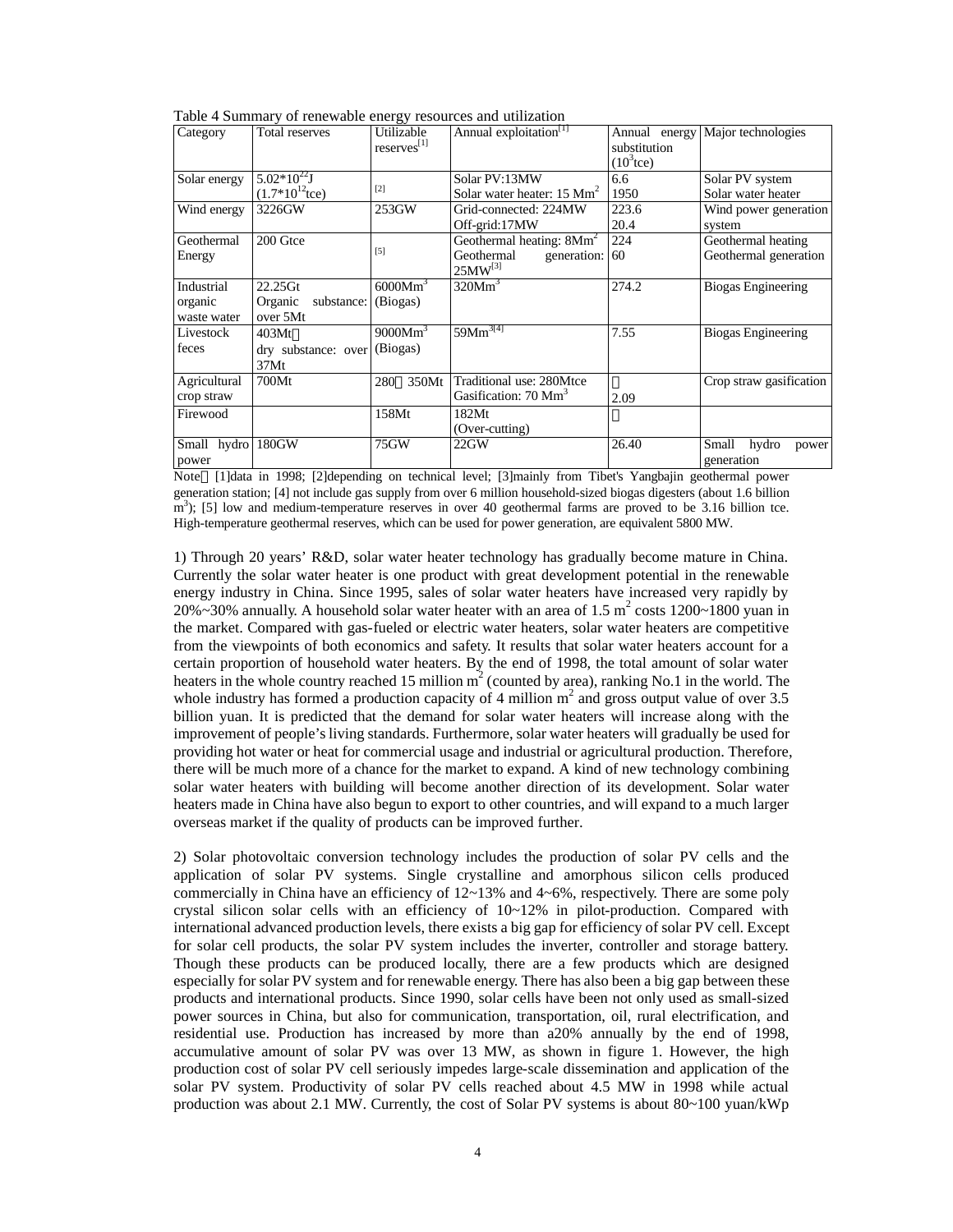while the cost of PV power generation is more than 2.5yuan/kWh. It is estimated that the PV system's cost will decrease by 50% before 2015 (as shown in figure 2) so that it brings a great market potential for large-scale application of solar PV generation system.



3) During the period of 1990-1998, grid-connected wind power generation increased by over 60% per year. By the end of 1999, there were 24 wind farms with a total installed capacity of 262 MW, as shown in figure 3. Although wind generation cost has already decreased to about 0.05 US\$/kWh in some countries, it is still the most important barrier in China. Because almost all large-sized wind



generation turbines were imported from abroad, this resulted in much higher investment and higher generation costs. It will be, therefore, one key issue for the development of wind power to set up a kind of mechanism to promote the localization of wind generation equipment.

After 30 years of effort, small-sized wind generation technology has become very mature. China is able to manufacture over 10 types of wind generation units with a range of capacity between 100 W to 10 kW. Total installed capacity of wind generators added up to 17 MW by the end of 1998. Compared with similar

foreign wind generators, Chinese products have features such as low start-up speed, high generation in low wind speed, reliability at limited speed, stable operation, etc. More importantly, they have a much lower cost and price. However, there are still some gaps in turbine appearance and blade power quality. The difference between units with a capacity of tens of kilowatts is also apparent. There are wide areas without power supply and lack of conventional energy resources in China that will be a major market for small-sized wind generators and hybrid systems such as wind/solar PV, wind/diesel and so on.

4) A complete set of criteria for the exploitation and assessment of geothermal energy has been set up in China. Equipment and monitoring instruments of geothermal energy utilization can basically be manufactured completely in home, and are developing towards the directions of specialization and normalization. A demonstrated geothermal power plant with a capacity of 28 MW in Lhasa of Tibet is operating commercially. In 1998, the total area of low-temperature geothermal heating reached to 8 million  $m^2$ . Currently, it needs to further expand the market. In particular, it will provide a great development prospect using geothermal hot water for medical care and tourism.

5) Large or medium-sized biogas engineering is one type of important biomass energy conversion technology which can use industrial and agricultural organic waste and livestock fence resources as raw materials so as to bring environmental and energy benefits through anaerobic digestion. By the end of 1998, there were over 200 and 540 industrial wastewater and livestock fence biogas engineering projects respectively, with annual biogas production of 320 and 60 million  $m^3$ . China has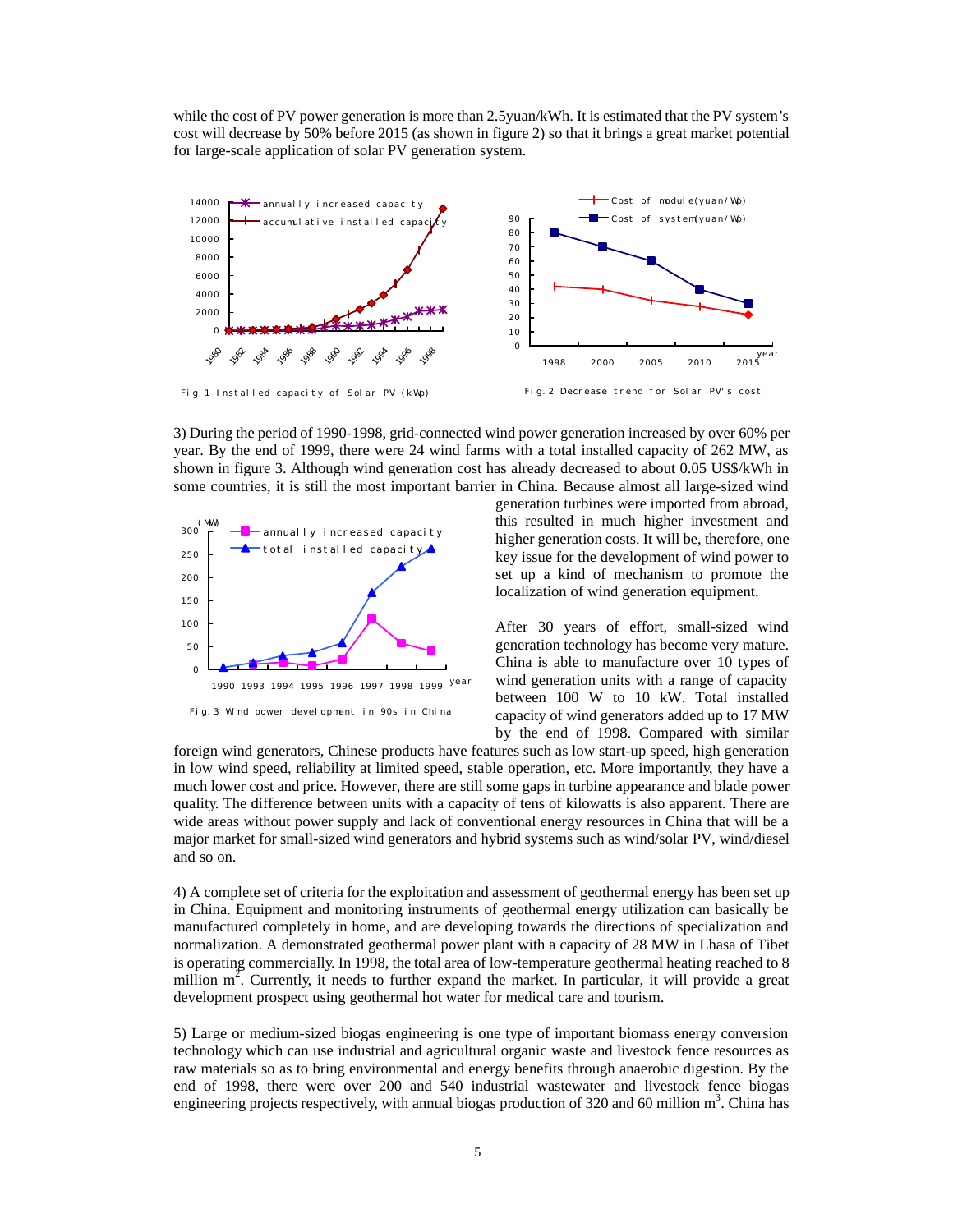mastered mature anaerobic digestion technology used for biogas engineering, and is able to design and construct biogas engineering according to different features of raw materials. The pressure of environmental protection will greatly drive the market of biogas engineering. Centralized gas supply or power generation combined with crop straw gasification is another important biomass conversion technology, which is mainly used for converting crop straw or agricultural wastes into valuable product. The key of the technology lies in the gasifier, gas purifier and power generator. Currently, there are over 200 village-sized demonstration projects with a centralized gas supply combined with crop straw gasification. However, gas produced in the process of gasification has less combustible contents, low caloric value but high tar content. At present, gas produced through crop straw gasification is mainly used for cooking, while a much more effective option will be used for power generation in the future, which can provide scattered and stand-alone power systems for rural areas. Large-scale dissemination of crop straw gasification technology will not only effectively alleviate the shortage of high-grade commercial energy, but also be beneficial to prohibit the burning of crop straw and comprehensively make use of it. It will play a positive role in promoting sustainable development and environmental protection. The technology, therefore, will have a huge market potential though currently it is urgent to improve the technical level so as to become much mature, practical and reliable.

6) The first hydro generation turbine with a capacity of 800 kW in China was manufactured in 1952. During the 60s, there were 10 enterprises in the whole country with an annual productivity of 100 MW manufacturing specialized hydro generators, while it increased to 60 manufacturers and 1000 MW in the 70s, correspondingly. Meanwhile, a series of products with automatic speed control systems could be manufactured. In the 80s, the small hydropower industry had a drastic development, along with the implementation of a program of rural electrification in 600 counties. By the end of 1998, China had built up more than 44000 small hydropower plants with a total installed capacity of 220 MW and annual power generation of 60 billion kWh. About one-third of the counties in the whole country, i.e. about 700 counties, mainly depended on small hydropower supply to meet electricity demand. The whole small hydropower industry had fixed assets of 100 billion yuan, annual sales of 25.3 billion yuan and annual profits of about 2 billion yuan. Meanwhile, the number of small hydropower equipment manufacturers had increased to over 110 with an annual production capacity of over 10 MW. A series of standardized small hydropower generators could be manufactured so that 21 types and85 brands of equipment with water heads of 2.5 ~400 m could be chosen by users. Some products manufactured according to international standards had been exported to the USA, Indonesia, etc. The power industry and equipment manufacturing industry of small hydropower had greatly contributed to China's economy.

## **3. Industrialization of renewable energy development**

### **3.1 Overall development targets**

The renewable energy development plan put forward by China's State Economic and Trade Commission (SETC) requires increased application and dissemination of technology and products, enhanced productivity of equipment, complete industrialization support systems and regulation, mechanisms, and finally realized commercialization of renewable energy. By 2015, renewable energy will reach 87.50 Mtce, accounting for 4.2% of total amount of national energy consumption.

### **3.2 Development strategy for various technologies**

Various strategies and action plans in term of renewable energy technologies will be as follows.

#### **1) Expanding production scale and regulating the market of solar water heaters**

In 2015, China will have 20-30% of families in the whole country using solar water heaters so that total area of installed solar water heaters will reach a scale of 232 million  $m^2$ , as shown in Figure 4. The realization of the goal is based on the fact that solar water heating systems would be able to supply hot water in any climate and any season, and have a much lower or equivalent cost for hot water supply than conventional energy. The government will support several backbone enterprises with good equipment situations, strong technical power and high-grade products so as to make them reach a scale of annual production of about 2-3 million  $m^2$  and have the ability of new product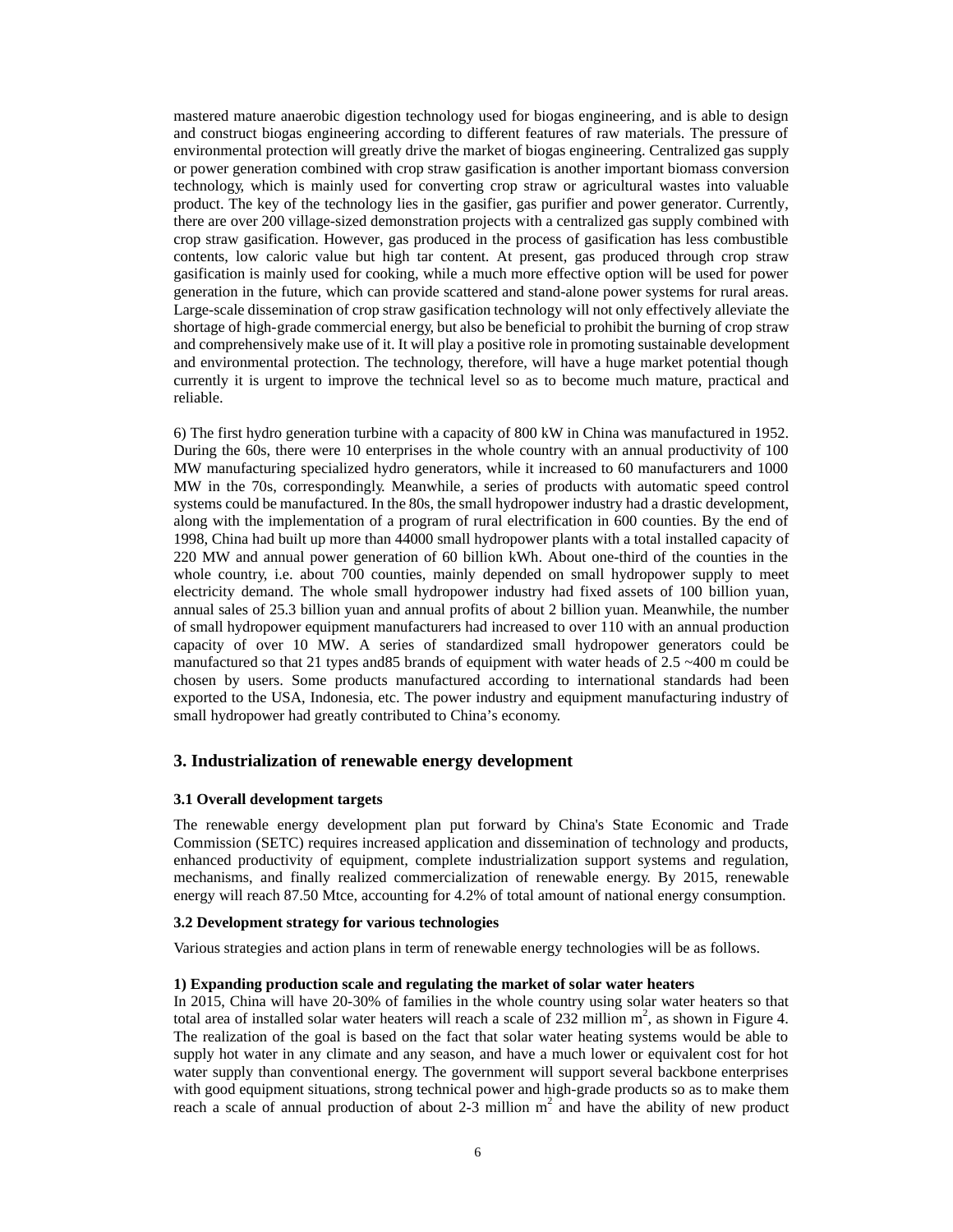development. Furthermore, in order to normalize the market, the government should formulate the quality norm of products and set up a national testing and measuring center so as to test, supervise and certify the quality of various products or components of solar water heaters.

### **2) Setting up a complete production system of solar PV cells and application devices, and further lowering costs**

Base on the current scale of production and application, the solar PV industry in China should firstly follow the development trends of international PV technology, and break through stagnancy with annual production of 2 MW relying on the power of enterprise groups. The government will support several important factories with good production and management levels to build advanced technology solar PV product lines. Several PV factories with production capacities of 2-5 MW will be expected to be set up or expand in the next 5 years, and those with a capacity of 10 MW will be developed after 2005. In 2015, the total installed capacity of solar PV systems will reach 320 MW, as shown in Figure 5. The share of communication and industrial use will decrease from current 40-50% to 20-30% of 2010. Civil usage such as household-sized PV systems will increase from current 30% to 40-50%. China will begin to develop roof solar PV systems on a large scale from 2015.



### **3) Accelerating the development of wind farms and progress of localization of wind turbine production as well as the commercialization of wind power generation**

In the next over 10 years, wind power in China will increase by over 20% annually. The development targets of installed capacity of wind turbines will be 3000, 4900 and 7000 MW respectively in 2005, 2010 and 2015, as shown in figure 6. One main objective of industrial development of wind power generation is to improve domestic production capacity for wind generation equipment and realize localization of wind turbine manufacture, so as to meet domestic demand caused by high-speed increases of wind farm construction. Domestic wind turbines should also aim to export. To realize the above targets, it should enhance R&D of domestic wind generation technology, improve the domestic production capability of most components, and create a few famous brands of wind generator with self-owned intelligence. China will use other countries' experiences in wind generation turbine production for reference, break through the borderline of sector and support assembly factories and components manufacturers through public biding so as to lower prices of wind turbines and the wind power generation cost. During this process, it should accelerate formulating quality norms and build testing and measuring system for wind generation turbines.

#### **4) Continuing dissemination and diffusion of small-sized off-grid wind generation**

It should strengthen technical innovation of enterprises engaged in small-sized wind generator manufacture, and promote application and dissemination of small-sized wind generator-based hybrid generation systems. It is expected to form an annual production capacity of 50000 sets and a total installed capacity of 105 MW in 2015, as shown in figure 7. One important measure of small-sized off-grid wind generation development is to introduce, digest and absorb oversea advanced technology and experiences and to enhance R&D of small-sized wind turbines with capacity of tens of kW. The technical criterion, standard and test methods of off-grid wind generation should be revised according to international general norms. Guarantee, supervision, testing and measurement systems for product quality should be set up and completed, too.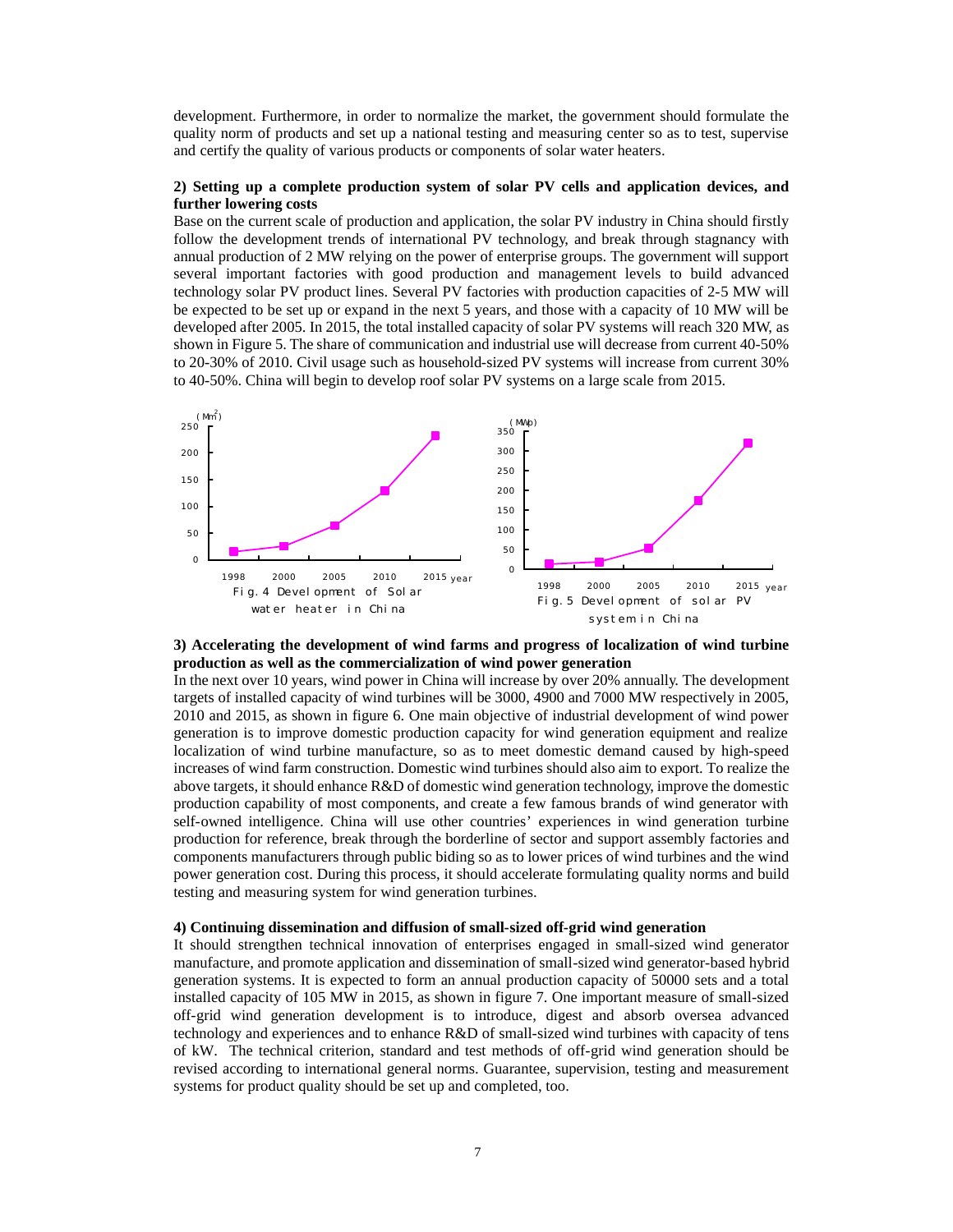

**5) Developing geothermal heating and power generation technologies to solve the problem of regional space heating or power supply**

It should pay much attention to water-restoring technology of geothermal exploitation and production of geothermal equipment so as to realize provision of a complete set of equipment and to avoid environmental pollution caused by geothermal utilization. It should speed up R&D of geothermal pulp technology and the progress of localization of equipment manufacturing. The market for geothermal space heating is expected to develop to the scale of 9.50, 15.00, 22.50 and 30.00 million  $m^2$  respectively in 2000, 2005, 2010 and 2015, as shown in figure 8. The short-term targets of geothermal generation are to use high-temperature geothermal energy in Yangbajin geothermal well in Tibet, and to build Yangyi geothermal power plants in Tibet and Tengchong geothermal power plants in western Yunan Province. Installed capacity of geothermal power generators will reach 30 MW, 40-50MW, 87.5 MW and 110 MW in 2000, 2005, 2010 and 2015, as shown in figure 8.



### **6) Promoting large and medium-scale biogas engineering construction, developing efficient biomass utilization equipment**

It should further improve design, technique and automatic control level of biogas engineering based on current basically mature technology. In 2015, there will 2500 large and medium-sized biogas engineering projects utilizing industrial organic waste water in the whole country, with annual biogas production of 4 billion  $m^2$ , equivalent to 3.43 Mtce, as shown in figure 9. Annually, 375 million  $m^2$ industrial organic wastewater will be expected to be disposed. As for agricultural waste biogas engineering, it will increase to 4100 plants, forming an annual biogas production capacity of 0.45 billion m<sup>2</sup>, equivalent to 0.58 Mtce. Therefore, 123 million tons of livestock feces will be disposed annually so as to greatly alleviate environmental pollution caused by intensive livestock farms in the whole country. Crop straw gasification technologies need to be improved further, so it will firstly focus on 200 gasification central gas-supply demonstration plants to promote the technology. After the technology becomes mature, it can be further disseminated and applied. It is estimated that until 2015 there will be 4500 gasification plants in total, with a total gas supply of 2 billion  $m^3$ , equivalent to 570,000 tce, as shown in figure 10.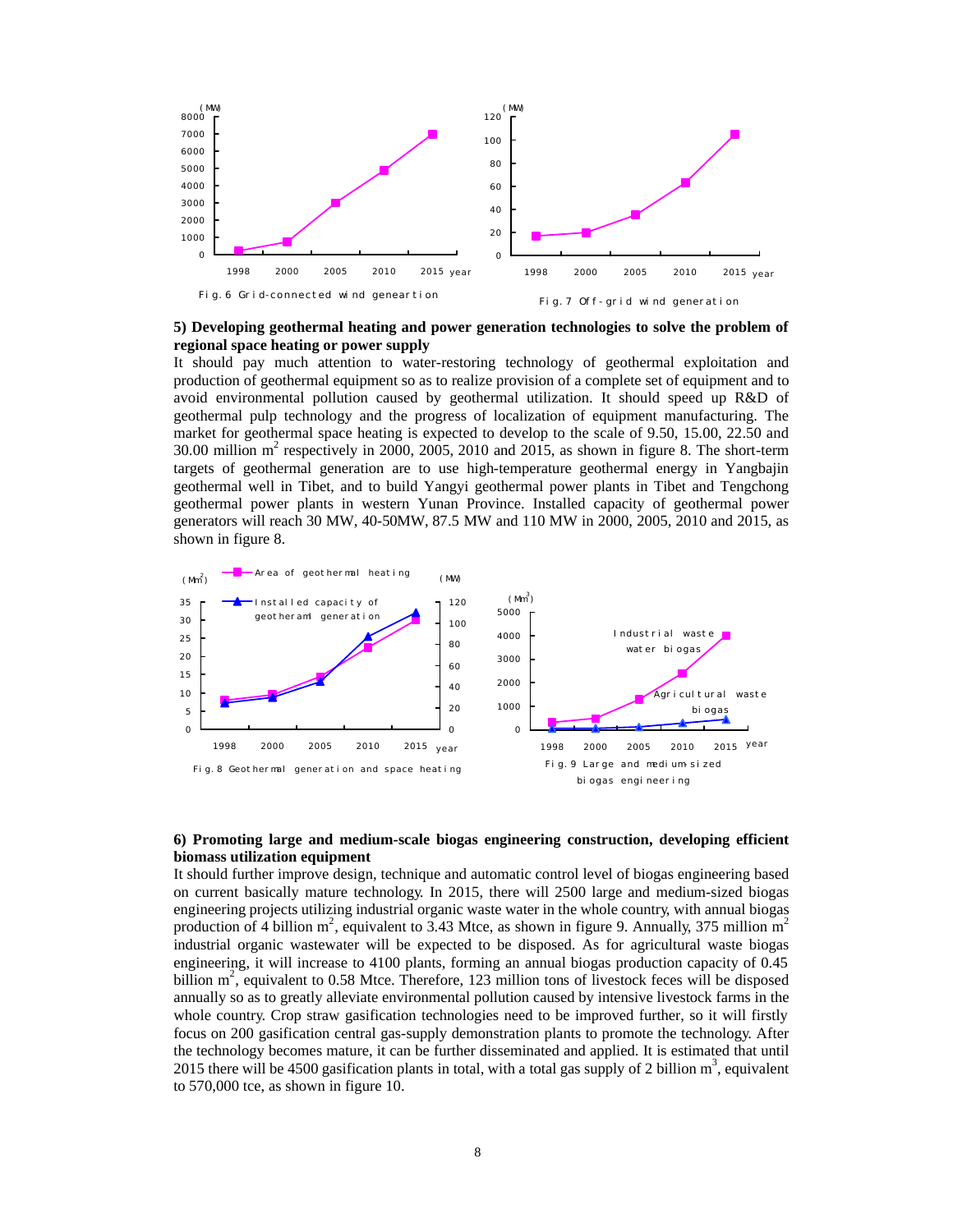#### **7) Speeding up the exploitation of small hydropower**

Because small hydropower technology is very mature and the industry has a certain scale in China, future action is to further increase its development. It is estimated that in the next 10 years installed capacity of small hydropower will increase by 800~1000 MW annually, so that it will increase to 37GW in 2015, as shown in figure 11. At that time, it will reach 50% of national exploitable reserves of small hydro energy, and there will be over 1100 counties in the country, especially in the southwestern China, primarily depending on small hydropower to supply power. The development of small hydropower will greatly promote the process of rural electrification.



It summarizes industrial development targets for renewable energy in China in table 5.

| Year                                                                                  | 1998  | 2000  | 2005  | 2010  | 2015  |
|---------------------------------------------------------------------------------------|-------|-------|-------|-------|-------|
| Installed capacity of solar PV(MWp)                                                   | 13    | 18.5  | 53    | 174   | 320   |
| Installed capacity of solar water heater $(Mm^2)$                                     | 15    | 26    | 64    | 129   | 232   |
| Installed capacity of grid-connected win <sup>223.6</sup><br>turbine (MW)             |       | 740   | 3000  | 4900  | 7000  |
| Installed capacity of off-grid wind turbin 17<br>(MW)                                 |       | 20    | 35    | 63    | 105   |
| Total area of geothermal space heating $(Mm^2)$                                       | 8     | 9.5   | 14.5  | 22.5  | 30    |
| of<br>geotherma <sub>25</sub><br>Installed<br>capacity<br>generation(MW)              |       | 30    | 45    | 87.5  | 110   |
| from industrial waste<br>bioga <sup>320</sup><br>Gas<br>water<br>engineering $(Mm^3)$ |       | 480   | 1280  | 2400  | 4000  |
| bioga <sup>59</sup><br>agricultural<br>Gas<br>from<br>waste<br>engineering $(Mm^3)$   |       | 65    | 120   | 290   | 450   |
| Gas from crop straw gasification $(Mm^3)$                                             | 700   | 160   | 610   | 1290  | 2030  |
| Installed capacity of small hydropower(MW)                                            | 22000 | 23600 | 28000 | 32500 | 37000 |

Table 5 Industrial development targets for renewable energy in China (1998-2015)

### 3.3 Strategic role of renewable energy

The above-mentioned industrial development of renewable energy will bring obvious energy, economic, environmental and social benefits.

In 2015, the total amount of end-use energy products such as electricity, heat water and gas will reach 87.50 Mtce, as shown in figure 12. Energy supplied by renewable energy will be equivalent to about 4.2% of the national energy consumption. Figure 13 shows the make-up of various renewable energy technologies. According to estimates, oil and gas is expected to account for over 30% of the total energy consumption in 2020, while renewable energy will be over 5%, and the coal proportion will have an obvious decrease to about 50%, as shown in figure 14. Therefore, it can be said that renewable energy as an alternative option will play an important role for changing China's energy structure.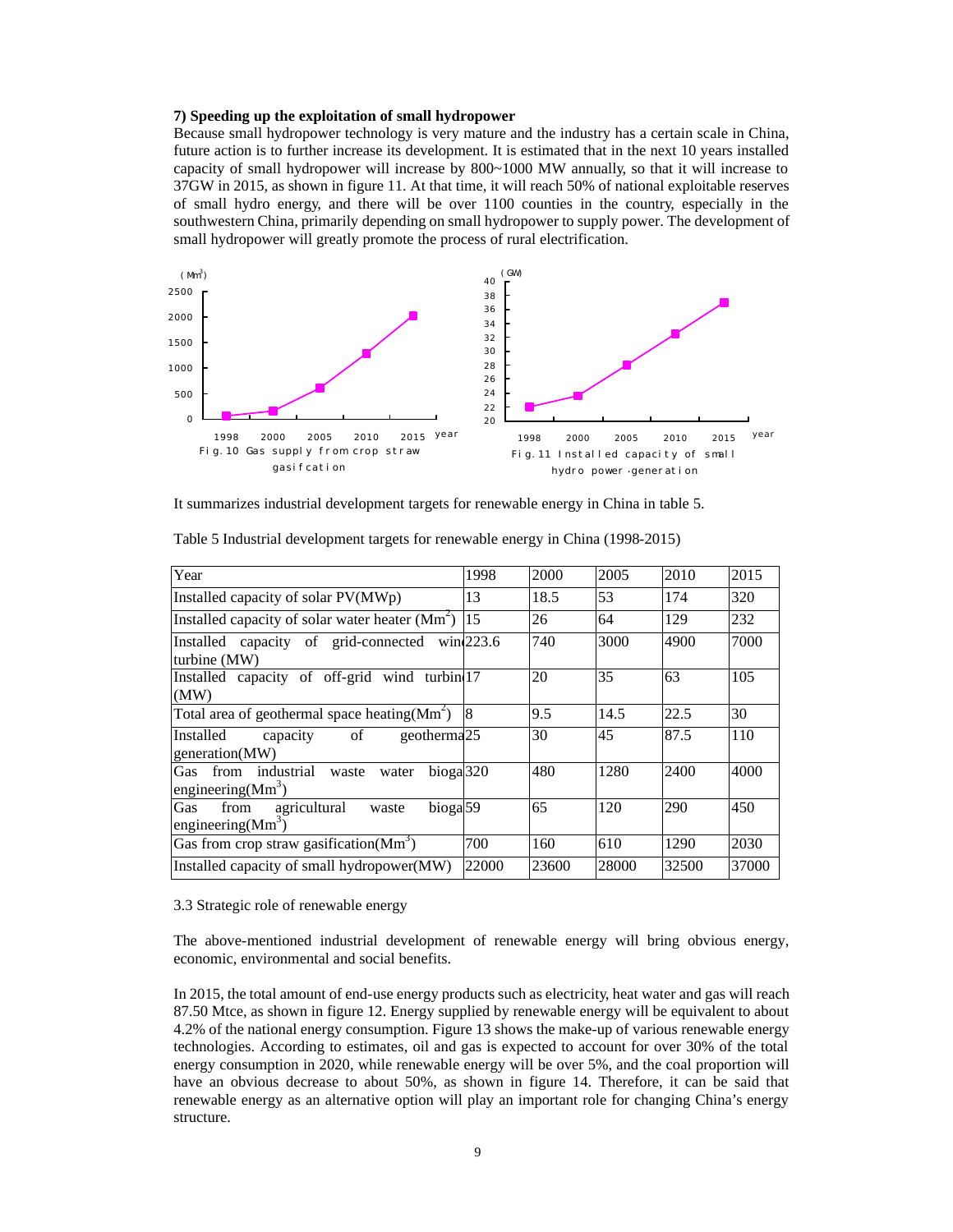

As for economic benefits from the renewable energy industry, the total amount of annual benefit of energy supply and equipment production including electricity, gas and hot water in 2015 will be about 111.4 billion yuan, accounting for 10% of the whole electricity, gas and hot water sector, and 1% of the national industrial output value.

Including driving the development of related sectors, renewable energy will also bring obvious environmental benefits. In 2015, renewable energy will substitute 123 million tons of coal, so as to reduce emission of  $CO<sub>2</sub>$  by 89 Mt-c, and  $SO<sub>2</sub>$ , dust and smoke by 4.2 million ton.

Because the utilization of renewable energy will reduce the consumption of coal, it will protect the coal resource. According to the standard coal resource tax levied by Chinese government, i.e., 40 yuan/ton, annual reduction in coal consumption of 123 Mt will bring an economic benefit of 4.9 billion yuan for protecting coal resources. Similarly, if estimated using the marginal exploitation cost of coal, it will bring economic benefit of 24 billion yuan for saving 123 M tons coal.

The development of the renewable energy industry will bring many social benefits, among which the most obvious being that 1 million jobs are estimated to be newly created and the problem of power supply for about 25 million farming or husbandry households will be solved by 2015.



Fig. 13 2015 shares of renewable energ supply in China Fi g. 14 2020 shares of China energy consumption

## **4. Barriers, policies and measures to realize the strategic target**

China's rich renewable energy resources, huge potential market and current rapid development establish a solid basis for realizing the above strategic target. However, it still needs to get rid of some barriers to technology, market, mechanism, financing and so on.

### **4.1 Encouraging technological improvement and innovation**

Compared with some developed countries, the technical level of most renewable energy industries in China is more backward, the quality of products is poorer, and the production scale of enterprises is smaller. Some raw materials have to be imported, preventing increased levels of localization in domestic production. All these factors increase the production cost of renewable energy so that it cannot compete with conventional energy.

Important measures adopted by Chinese government are to enhance the import of foreign technologies and domestic R&D of new techniques and new products, to promote mechanisms for technology creation and innovation, to provide support for organizations engaging in renewable energy R&D, to build demonstration projects, to support technical renovation and expansion of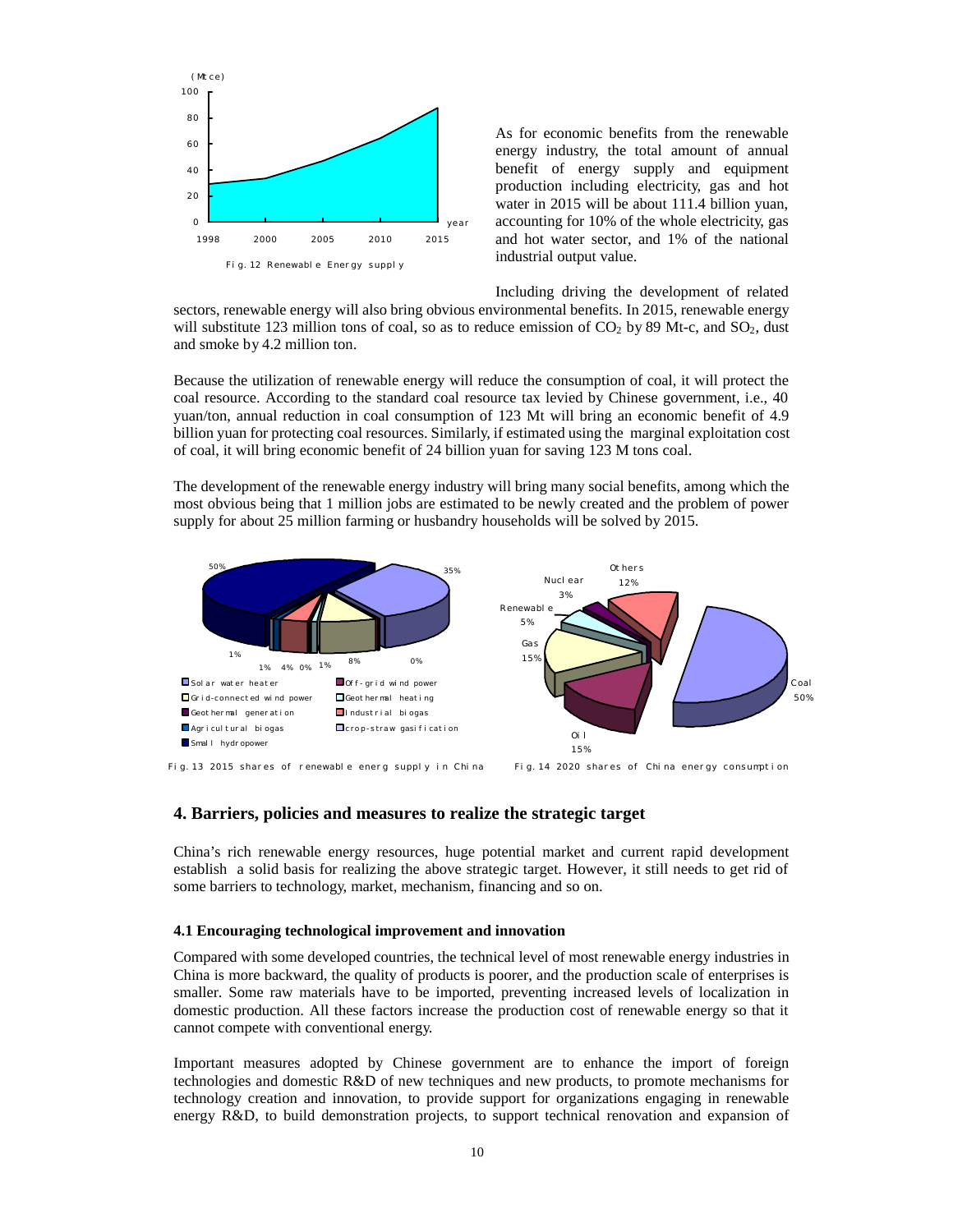production scale in key sectors and a batch of renewable energy backbone enterprises, and to accelerate localization and commercialization in the process of production.

### **4.2 Building up polity incentive mechanism for renewable energy**

Under the current technological level, the cost of renewable energy products has no competitive power with conventional energy. If there were suitable incentive policies to induce the market to a certain scale, it would be able to accelerate the progress of industrialization and commercialization of some of renewable energy products. Renewable energy policy should overcome two bugs: discontinuity and a lack of competition mechanisms. Discontinuous policies will result in a fluctuation of the market, while a lack of competition mechanisms will create a type of purely protective policy and make enterprises heavily dependent on government preferential policies. The government will pay much attention to combining competition with policy support so as to make enterprises continuously lower costs under the government's support policy, and finally have the ability to compete with conventional energy. Therefore, it needs to formulate or perfect long-term and continuous incentive policies and measures on the aspects of investment, tax, credit, price and management. Through these policies and measures, it should create a fair competitive environment between enterprises as well as between the renewable energy sector and other sectors.

Currently, the main supporting policies in China are subsidies, duty exemptions, etc. However, according to international experiences, it is perhaps a more effective measure for the development of renewable energy to implement an offset tax policy for renewable energy power generation, a renewable energy portfolio standard or a carbon tax and transacting system. China should enact suitable policies and measures based on China's situations and other countries' experiences.

## **4.3 Developing and regulating market**

As a whole, renewable energy products have no systematic technical standard, or any national quality norm and corresponding regulation and rule, and quality-supervision system. The whole market is in such disarray that it impedes the development and expansion of the market. Furthermore, though renewable energy projects have very good market potential, it doesn't create effective a demand due to a lack of information and advertisements about renewable products.

The government should strengthen regulation and control of the market through the following: enacting standards for products, perfecting quality-control and authentication regulation, establishing national and regional-level product quality testing and detection centers, putting into enforcement inviting public bidding and engineering quality supervision, control and evaluation rules, and carrying out government purchasing system for renewable energy products. Through these measures, it can create incentives for demanding renewable energy products and promote the growth of the market.

# **4.4 Expanding financing manners**

As a rising industry, the scale of renewable energy is small and enterprises have a low profitability at present. Capital shortage and a lack of effective financing mechanisms are therefore important barriers for industrialized development. According to estimates, it will need a total investment of about 16.4 billion yuan to realize the target of 2015, annually averaging about 10 billion yuan. In 1997, total social investment of China was 2494.1 billion yuan, so average annual investment will be expected to account for about 0.4% of the total social investment. It needs to set up effective domestic and international investment channels and different financing modes (including risk investment) to attract domestic enterprises, international organizations and developed countries to take part in the construction of the renewable energy industry.

# **4.5 Setting up sound management systems, clearly defining authority and enhancing coordination**

## Classified by energy type, the management of most renewable energy products is subordinated to different government sectors or departments. For example, the authority and leadership for renewable energy has fallen within the competence of the State Development and Planning Commission (SDPC), State Economic and Trade Commission (SETC), Ministry of Science and Technology (MoST), Ministry of Agriculture (MoA), etc. Therefore, it is very difficult to reach an agreement on